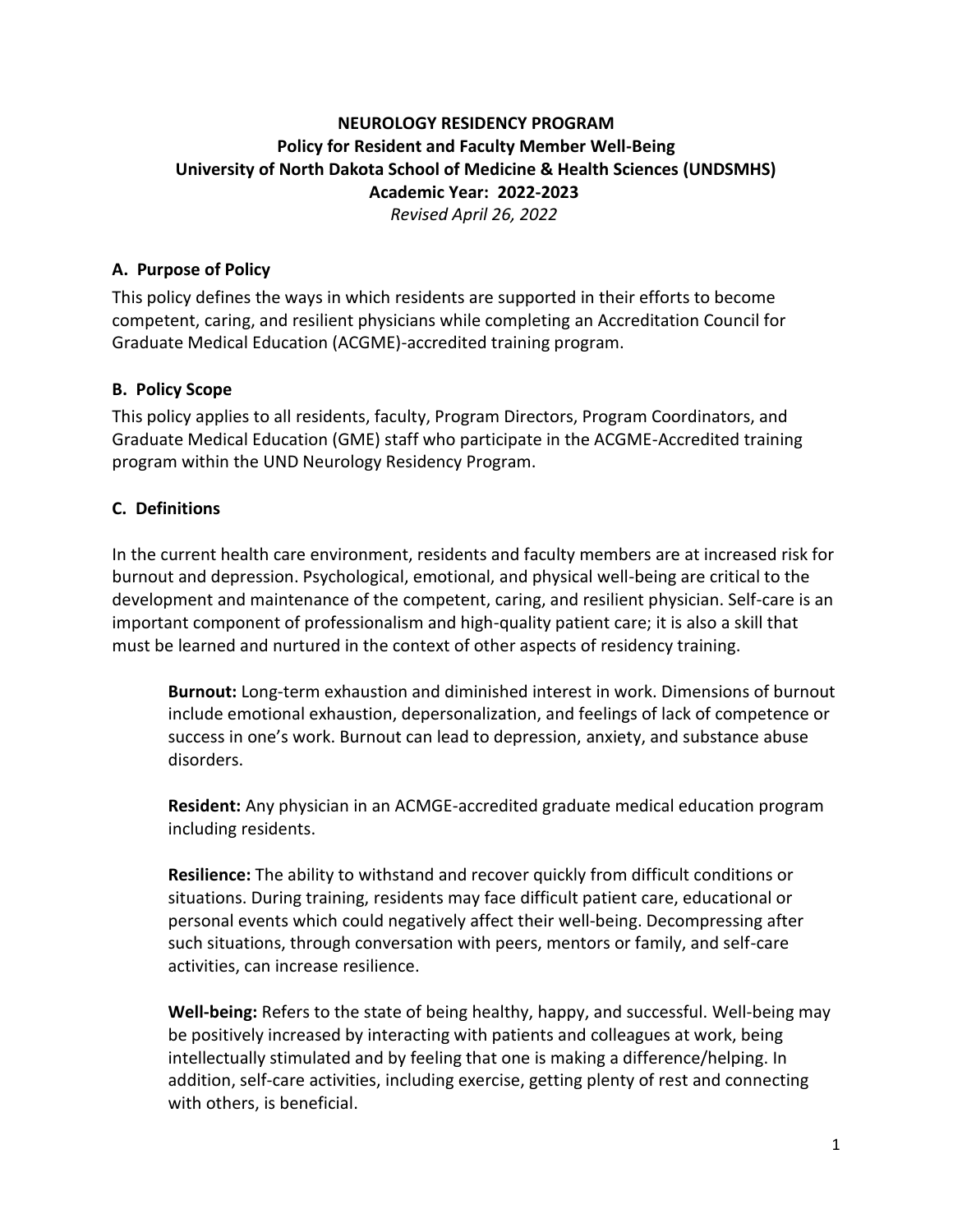# **D. Policy**

Physicians and resident physician's physical, psychological and emotional well-being is of vital importance to UND Neurology Residency and our ACGME-accredited training program. Physicians and resident physicians are encouraged to lead healthy lives and make healthy choices that support them in their personal and professional growth. To that end, we provide the following strategies to support trainee health, well-being, and resilience:

### **UNDSMHS Institutional/GME Support**

- 1. UND [Employee Assistance Program \(EAP\)](https://med.und.edu/residency-programs/employee-assistance-program.html) an[d Sanford Employee Assistance Program](https://internal.sanfordhealth.org/Departments/HumanResources/empexperience/Pages/Employee-Assistance-Program.aspx)  [\(EAP\):](https://internal.sanfordhealth.org/Departments/HumanResources/empexperience/Pages/Employee-Assistance-Program.aspx) Confidential and free counseling services which include relationship issues, emotional health issues, drug and alcohol issues, workplace issues, financial issues, legal issues, wellness, educational programs, and 24/7 telephonic crisis counseling.
- 2. [SAFE Event Reporting:](https://sanfordhealth.secure.force.com/SelectEvent/) Patient and employee safety reporting for actual events and near misses.
- 3. Residents have access to healthy food and beverage options along with sleeping quarters.
- 4. Residents and faculty have security and personal safety measures in parking facilities, on-call quarters, hospital and institutional grounds, and related clinical facilities.
- 5. Residents and faculty have educational materials to support patient care in the working environment.
- 6. Both faulty and residents have access to multiple well-being activities and resources though the sponsoring and core institutions. UND as the sponsoring institution has a handful of [wellness resources](https://med.und.edu/residency-programs/wellness-resources.html) available to residents. Sanford Health has a "live well, be well" website with a variety of different [well-being resources](https://internal.sanfordhealth.org/Departments/HumanResources/empexperience/Pages/default.aspx) available. Residents are encouraged to access physical fitness activities both off and on site.
- 7. The UND GME and Sanford GME offices are a safe place where residents can ask for and receive help with various needs including academic counseling, coaching, and mentoring.
- 8. The Sanford GME office sponsors an annual resident and faculty appreciation teambased event where residents and faculty can participate in wellness activities and shared meals.
- 9. The UND GME office sponsors a yearly picnic for all residents and faculty and the Neurology department has a strong team based back up system to address sick calls and vacations.
- 10. Assist program directors (PDs) in their initiatives to protect trainee time with patients, minimize non-physician obligations, provide administrative support to trainees, promote progressive autonomy, and enhance professional relationships.
- 11. Provide PDs with resources to educate faculty and trainees about the symptoms of burnout, depression and substance use and their avoidance.
- 12. Identify resources (i.e., [Campus Resident Advocate\)](https://med.und.edu/residency-programs/residents-advocate.html) for trainee burnout, depression, and substance use.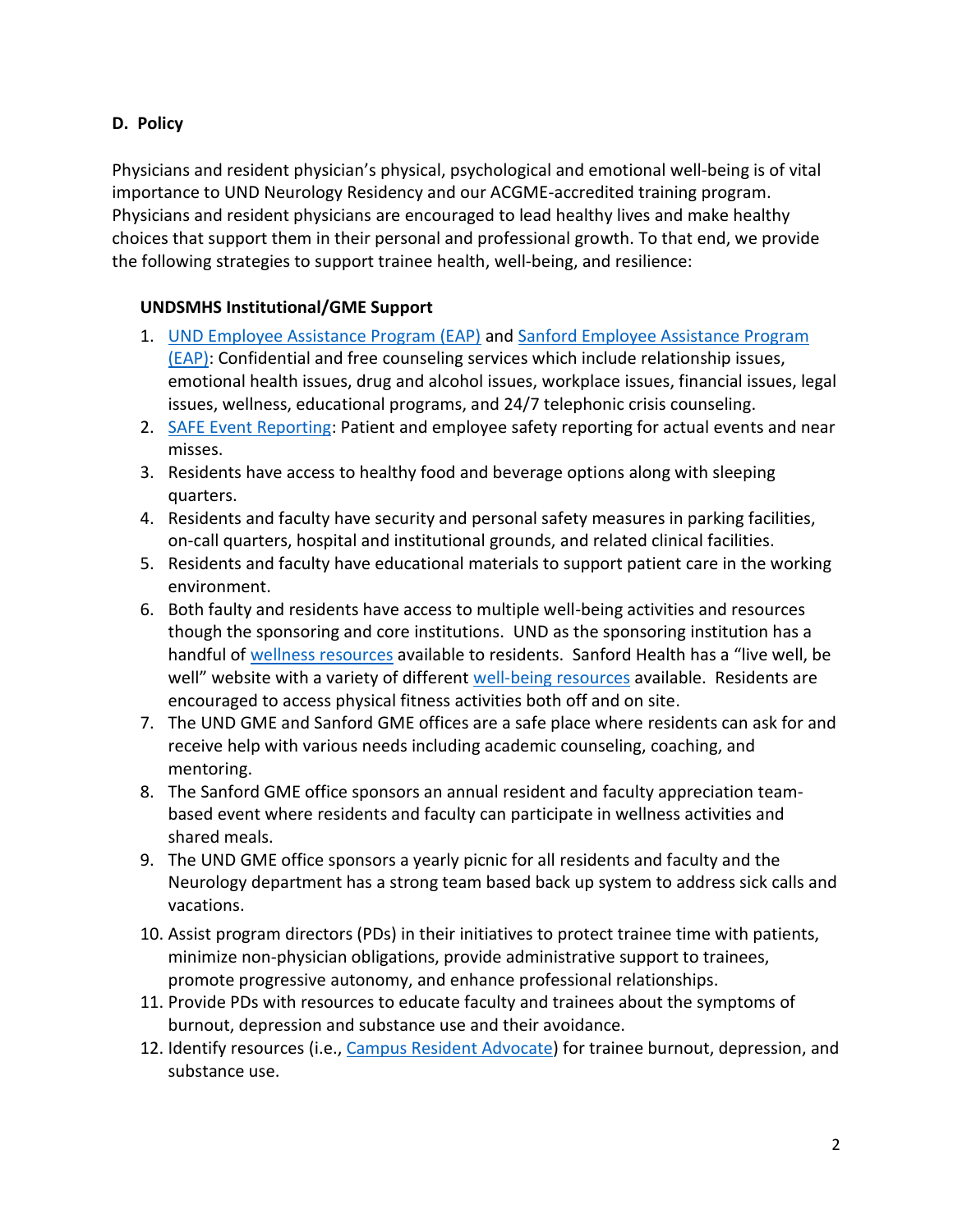- 13. Encourage trainees and faculty members to alert designated personnel when they are concerned about a community member who is displaying signs of burnout, depression, substance use, suicidal ideation, or potential for violence, or who is not proactively engaging in self-care.
- 14. Ensure that programs have sufficient back-up plans to provide patient care if a trainee is unable to perform their patient care responsibilities.
- 15. Provides a way for residents to [report](https://med.und.edu/residency-programs/voice-a-concern.html) unprofessional behavior and a respectful process for reporting, investigating, and addressing such concerns.

## **Program Level Support**

- 1. Annual wellness retreats for residents and faculty. Teaching and nurturing self-care practices, an important component of professionalism and high-quality patient care.
- 2. Semi-Annual Integrated Health Therapist (ITH) meetings for residents. The main responsibility of the ITHs is to lead a positive wellness support group that focuses on finding balance, understanding how to enhance the resident's ability to connect with and care for patients, promoting resilience, improving relationships by enhancing peer and social support networks.
- 3. Peer Support Group meetings lead by the Clinician Wellness Council (CWC). The CWC's mission is to prioritize, advocate for, and modeling clinician wellness and resilience.
	- Each week the CWC will email a wellness message.
- 4. Quarterly resident wellness ½ days. Learning self-care is an important component of professionalism and patient care, and trainees have a responsibility to themselves and to their patients and programs to ensure that they are fit for work through behaviors such as: Proactive self-care, and modeling of healthy lifestyles and behaviors for patients, students, and colleagues.
- 5. Allowing residents to attend medical, dental, and mental health care appointments, including those scheduled during work hours.
- 6. Paying attention to resident's schedules to look at work intensity and compression factors.
- 7. Residents may take advantage of free taxi services to and from the hospital if they are too fatigued to drive home after a clinical shift.
- 8. Sanford Physician Recruitment department delivers meals free of charge quarterly to the resident lounges.
- 9. Educating residents and faculty about burnout, depression and substance use, and their avoidance.
- 10. Providing a respectful, professional, and civil environment that is free from mistreatment, abuse, or coercion.
- 11. Provides a way for residents to report unprofessional behavior via an anonymous concern card (MedHub) and a respectful process for reporting, investigating, and addressing such concerns.
- 12. Impairment recognition and notification, either from illness, fatigue and substance use in themselves, their peers, and other members of the health care system.
- 13. Lifelong learning and time management surrounding clinical assignments.